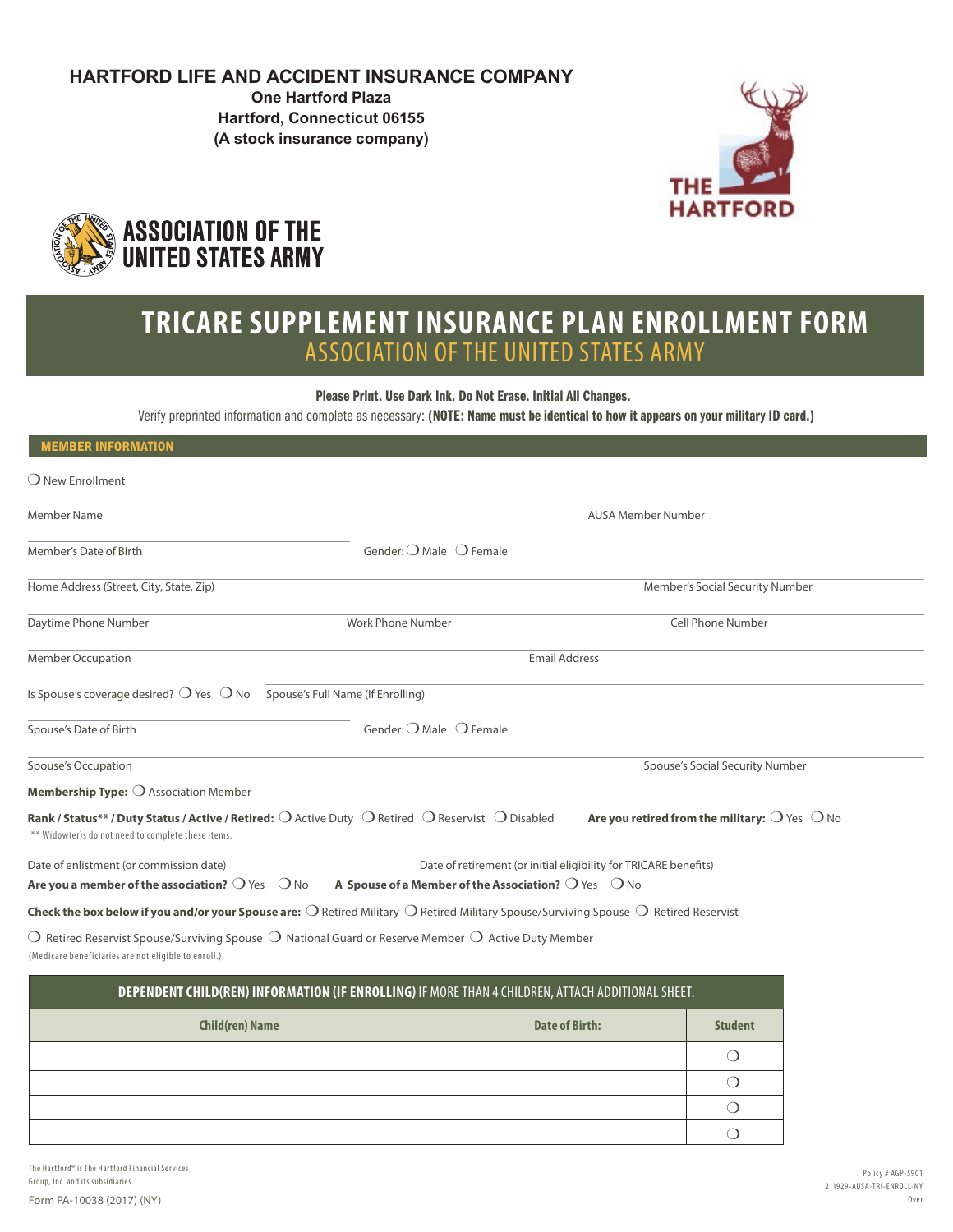Please select the Association TRICARE Supplement you want. Choose a plan for everyone you want to cover. Family members can choose different plans. You do not need to take the same coverage.

**NOTE:** Your TRICARE Supplement Selection must match your TRICARE Health Plan.

❍ TRICARE Select Retiree In/Out ❍ Retiree TRICARE Prime Supplement ❍ TRICARE Select Active Duty Family Plans ❍ TRICARE Reserve Select Supplement

**Deductible Option:** ❍ In/Outpatient ❍ Inpatient only ❍ Individual ❍ Family

I hereby enroll for the following coverage (check all that apply):

 $\bigcirc$  Member  $\bigcirc$  Spouse Name \_

❍ Dependent Child(ren) Under age 21 (under 23 if a full-time student)

If enrolling in the TRICARE Prime Supplement (or USFHP), please tell us the date your TRICARE Prime (or USFHP) protection started:

If you're Retired military status and you're enrolling your Dependent, you must also enroll. If you're Active Duty military status, only Dependent coverage is available. If Family coverage is desired, please complete the following:

| <b>Name</b> | <b>Date of Birth:</b> | <b>Student</b> |
|-------------|-----------------------|----------------|
|             |                       |                |
|             |                       |                |
|             |                       |                |
|             |                       |                |

**Note:** Dependent Children must be under age 21 (23 if a full-time student).

| PLEASE ANSWER QUESTIONS (EVEN IF ONLY REQUESTING CHILD COVERAGE), READ, SIGN AND DATE.                                                                                           | <b>MEMBER</b> | <b>SPOUSE</b> |
|----------------------------------------------------------------------------------------------------------------------------------------------------------------------------------|---------------|---------------|
| A. Have you, or anyone enrolling for coverage, smoked cigarettes, cigars, or used a pipe, chewing tobacco, nicotine product or snuff<br>within the past 12 months?               | OYON          | OYON          |
| B. Are you enrolling within 30 days of the date your employer health insurance ends because you are no longer an eligible participant<br>in the program?                         | OYON          | OYON          |
| C. Are you enrolling within 60 days of termination of Active Duty service or within 30 days of initial eligibility for TRICARE benefits?                                         | OYON          | OYON          |
| D. Are you enrolling within 30 days of Active Duty service and has your family been insured under the TRICARE Active Duty<br>Supplement prior to your retirement?                | OYON          | OYON          |
| <b>E.</b> Have you enrolled in the TRICARE Reserve Select within the past 30 days?                                                                                               | OYON          | OYON          |
| F. Are you changing from our TRICARE Prime Supplement to our TRICARE Select Supplement on your Prime Anniversary Date or<br>because you have moved outside of the Prime Network? | OYON          | OYON          |
| G. Are you changing from our TRICARE Select Supplement to our TRICARE Select Prime Supplement on your Select Anniversary Date?                                                   | OYON          | OYON          |

#### CONFIRMATION PLEASE READ, SIGN AND DATE:

I acknowledge that I have been given the opportunity to enroll in the AUSA TRICARE Supplement Insurance Plan and that I am age 64 or younger, unless ineligible for Medicare, an AUSA Member and that the above information is complete to the best of my knowledge.

I understand that this program may not cover pre-existing conditions (conditions for which I received medical advice or treatment within 6 months prior to the effective date of coverage or until the coverage has been in ef months). This pre-existing condition limitation will not apply if waived in accordance with policy provisions.

I understand that my coverage will become effective on the first day of the month following receipt of my completed Enrollment Form and payment of my initial premium.

I understand that eligibility to receive benefits under the TRICARE Retiree Supplement is dependent on my (or my deceased spouse's) entitlement to uniformed services retired pay.

I understand and agree that insurance will go into effect upon receipt of my first premium payment and this Enrollment Form and remain in effect only in accordance with the provisions, terms and conditions of the insurance I understand and agree that only the insurance policy issued to Association can fully describe the provisions, terms, conditions, limitations and exclusions of my insurance.

Do you wish to receive your Certificate of Insurance by secure email?  $\bigcirc$  Yes  $\bigcirc$  No

If the "Yes" checkbox is selected, please provide your email address